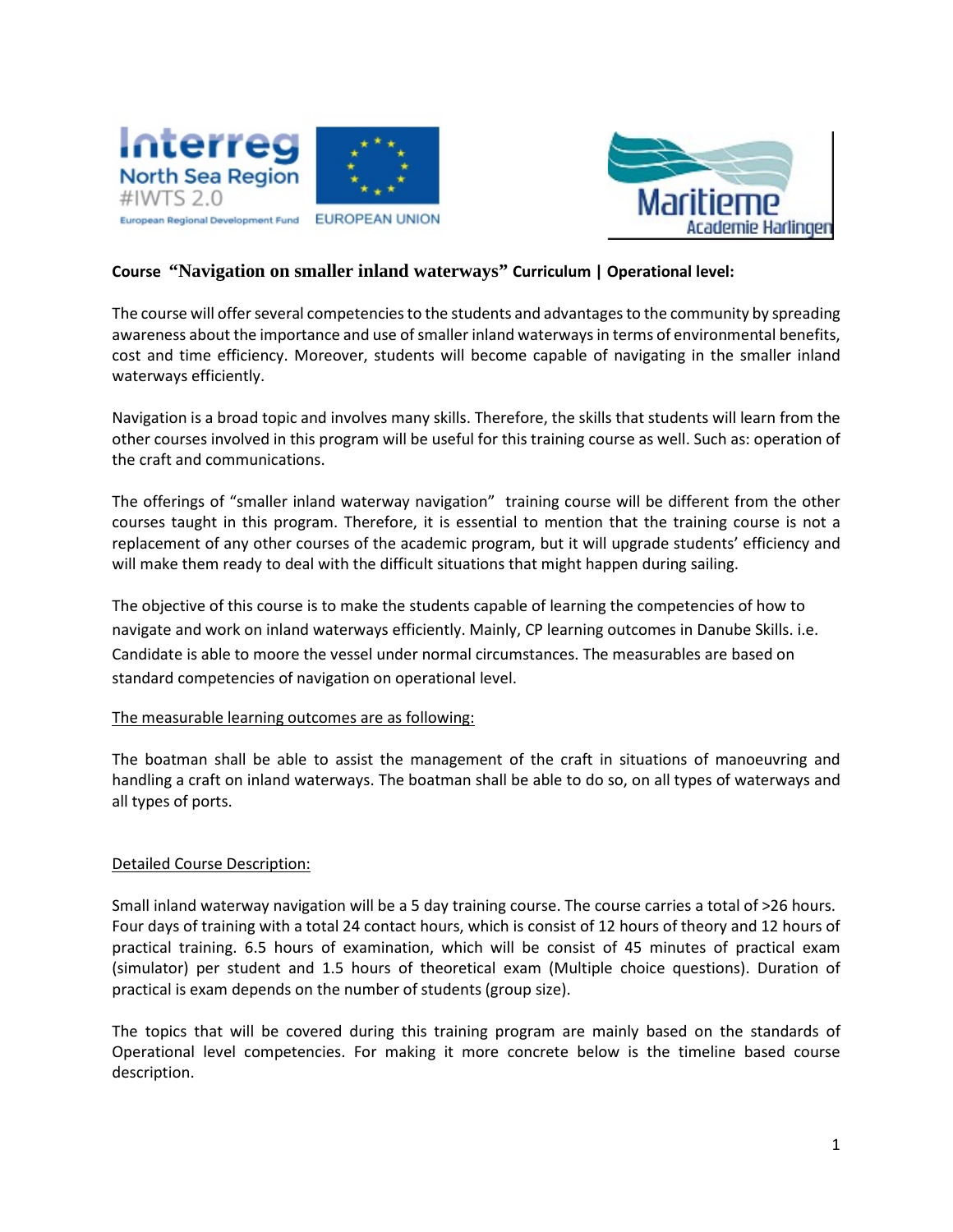# **Day.1 (Monday):**

| <b>Time-slot</b>                     | <b>Topics</b>                                                                                                                                                                                                  | <b>Learning outcome</b>                                                                                                                                                                                                                      |
|--------------------------------------|----------------------------------------------------------------------------------------------------------------------------------------------------------------------------------------------------------------|----------------------------------------------------------------------------------------------------------------------------------------------------------------------------------------------------------------------------------------------|
| Morning session<br>$09:00 - 12:00$   | Knowledge of Mooring,<br>Unmooring, hauling,<br>anchoring operations,<br>equipment material and<br>procedures used for coupling<br>operations.                                                                 | The boatman shall be able to<br>Assist with mooring, unmooring and<br>hauling (towage) operations; and<br>Assist with coupling operations of push<br>barge combinations and shall be able to<br>assist with anchoring operations.            |
| Lunch Break<br>$12:00 - 13:00$       |                                                                                                                                                                                                                |                                                                                                                                                                                                                                              |
| Afternoon Session<br>$13:00 - 16:30$ | Knowledge of functions and<br>types of various propulsion<br>and steering systems, the<br>influence of wind and current<br>on sailing and manoeuvring;<br>and knowledge of navigation<br>aids and instruments. | The boatman shall be able to:<br>steer the craft complying with helm<br>orders, using steering gear properly and<br>taking the influence of wind and current<br>into account;<br>use navigational aids and instruments<br>under supervision. |

# **Day.2 (Tuesday) total 6 hours:**

| <b>Time-slot</b>                   | <b>Topics</b>                                                                                                                                                                                                       | <b>Learning outcomes</b>                                                                                                                                                                                                                                                                                 |
|------------------------------------|---------------------------------------------------------------------------------------------------------------------------------------------------------------------------------------------------------------------|----------------------------------------------------------------------------------------------------------------------------------------------------------------------------------------------------------------------------------------------------------------------------------------------------------|
| Morning session<br>$09:00 - 12:00$ | Knowledge of safety<br>regulations and checklists to<br>following dangerous and<br>emergency situations,<br>characteristics of main<br>European IWW, ports and<br>terminals and knowledge of<br>general provisions. | The boatman shall be to:<br>Undertake necessary actions for safety of<br>navigation.<br>To describe the characteristics of main<br>European inland waterways, ports and<br>terminals for voyage preparation and<br>steering; and<br>To respect general provisions, signals,<br>signs and marking system. |
| Lunch Break<br>$12:00 - 13:00$     |                                                                                                                                                                                                                     |                                                                                                                                                                                                                                                                                                          |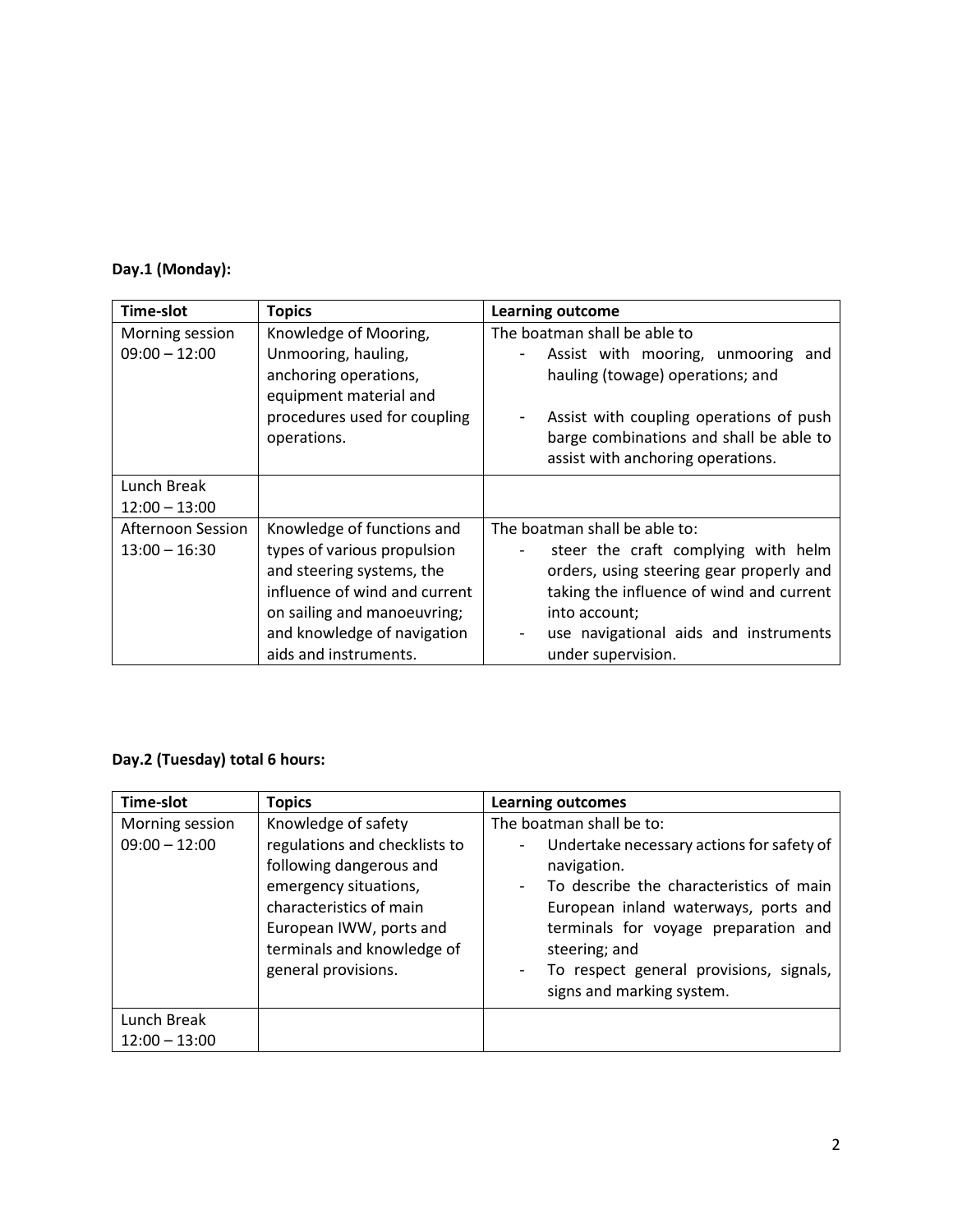| <b>Afternoon Session</b> | Knowledge of the shape,        | The boatman shall be able of following the      |
|--------------------------|--------------------------------|-------------------------------------------------|
| $13:00 - 16:30$          | layout and facilities of locks | procedures while passing locks and bridges, and |
|                          | and bridges, various traffic   | able to use systems of traffic control.         |
|                          | control systems.               |                                                 |

## **Day.3 (Wednesday):**

| Time-slot                | <b>Topics</b> | <b>Learning outcomes</b>                             |
|--------------------------|---------------|------------------------------------------------------|
| Morning session          | Simulator     | Application of theory in practice and of the sailing |
| $09:00 - 12:00$          |               | skills                                               |
| Lunch Break              |               |                                                      |
| $12:00 - 13:00$          |               |                                                      |
| <b>Afternoon Session</b> | Simulator     | Application of theory in practice and of the sailing |
| $13:00 - 16:30$          |               | skills                                               |

## **Day.4 (Thursday):**

| Time-slot                          | <b>Topics</b> | <b>Learning outcomes</b>                                                 |
|------------------------------------|---------------|--------------------------------------------------------------------------|
| Morning session<br>$09:00 - 12:00$ | Simulator     | Application of theory in practice and upgrading of the<br>sailing skills |
| Lunch Break                        |               |                                                                          |
| $12:00 - 13:00$                    |               |                                                                          |
| Afternoon Session                  | Simulator     | Application of theory in practice and upgrading of the                   |
| $13:00 - 16:30$                    |               | sailing skills                                                           |

## **Day.5(Friday):**

| Time-slot                              | <b>Activity</b>                    |
|----------------------------------------|------------------------------------|
| l 45 minutes each candidate            | Practical exam (Simulator)         |
| 2 Lesson hours* 45 minutes (1.5 hours) | Theoretical exam (Multiple choice) |

Duration of the practical exam is flexible/ Variable and it depends on the group size/number of the students. During the training course there will be a number of group and individual assessments that each student will be involved in.